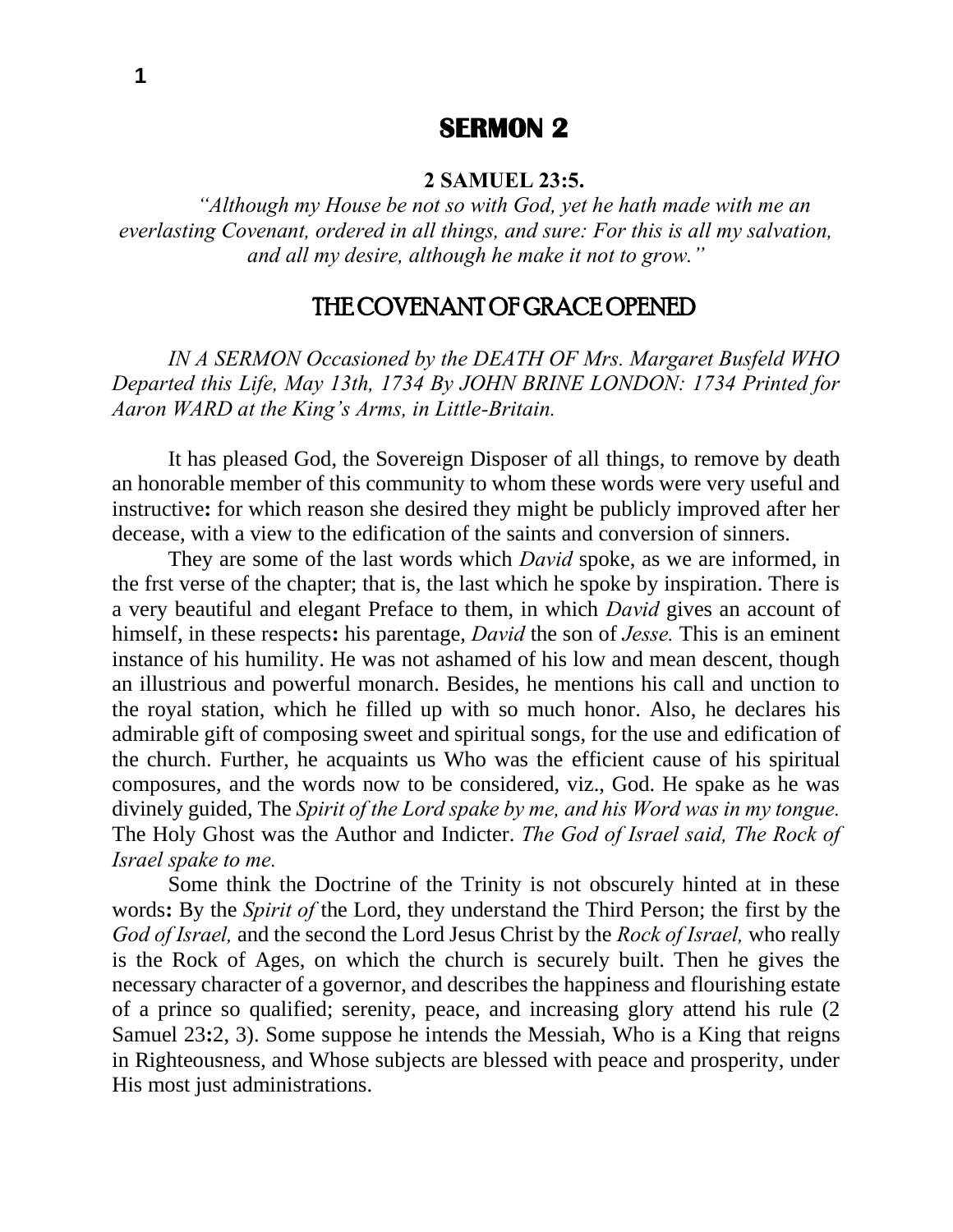The words of the text are now introduced, *Although my House be not so with God,*" that is to say, I have not so pleasing and happy a prospect in my family, yet that Covenant which God has made with me, is my support and comfort. Many irregularities were in his house; Tamar was ravished by *Amnon,* who was afterwards murdered upon the advice of *Absolom.* He raised an unnatural rebellion against *David*, banished him from the royal city, and miserably perished in pursuing his traitorous design. *Adonijah,* a favorite son, attempts to seat himself on the throne by violence, for which usurpation he was slain (2 Samuel 13**:**14; 28**:**15; 1 Kings 2**:**25). These were melancholy facts, which, doubtless, very much depressed the mind of the *Psalmist,"* but the Covenant of Grace furnished him with relief and comfort under them. *Glassius* upon the words says, "The sense is, although in the administration of my kingdom I have, indeed, done many things advantageously, and with great happiness, yet all this glory of my government is perishing and mortal**:** And if it be compared with the Kingdom of my Son, that is, the Messiah, it is obscure, and as a withered branch and trunk, which doth not sprout. This seems to be the plain meaning of this place." This Covenant filled him with solid joy and satisfaction, although he was conscious to himself of many imperfections, because he evidently saw that his salvation was secured by it; wherefore I conclude, that the Covenant of Grace is here designed.

#### *My method in treating on the words of the text will be as follows:*

*First*, I shall shew that the Covenant of Grace was made with the Elect in Christ, as their public Head and Representative.

*Secondly,* That this Covenant is of Eternal date.

**Thirdly**, the wise Order and Disposition of All things in this Covenant.

*Fourthly,* The Stability and Firmness of this Agreement.

*Fifthly,* That our Whole Salvation is contained in it.

*Sixthly*, That this Covenant is equal to the utmost Desires of the saints.

Lastly, That this Covenant furnishes believers with Joy and Comfort, under the most afflictive dispensations of Providence.

### *First, The Covenant of Grace was made with the Elect in Christ, as their public Head and Representative.*

It was not personally entered into with them, when we read of God's making a Covenant with His people, which we sometimes do, as in these Words, *I will make an everlasting Covenant with you, even the sure mercies of David* (Isaiah 55**:**3). And elsewhere, *I will make an everlasting Covenant with them, that I will not turn away from them to do them good* (Jeremiah 32**:**40). By such modes of expression we are to understand the discovery of Covenant promises and blessings to the saints, and not taking them into Covenant; for they are interested in the Covenant of Grace, previous to any such act of God upon them; which I apprehend is very evident from these things. If the Covenant of Grace is made with the elect in their own persons, it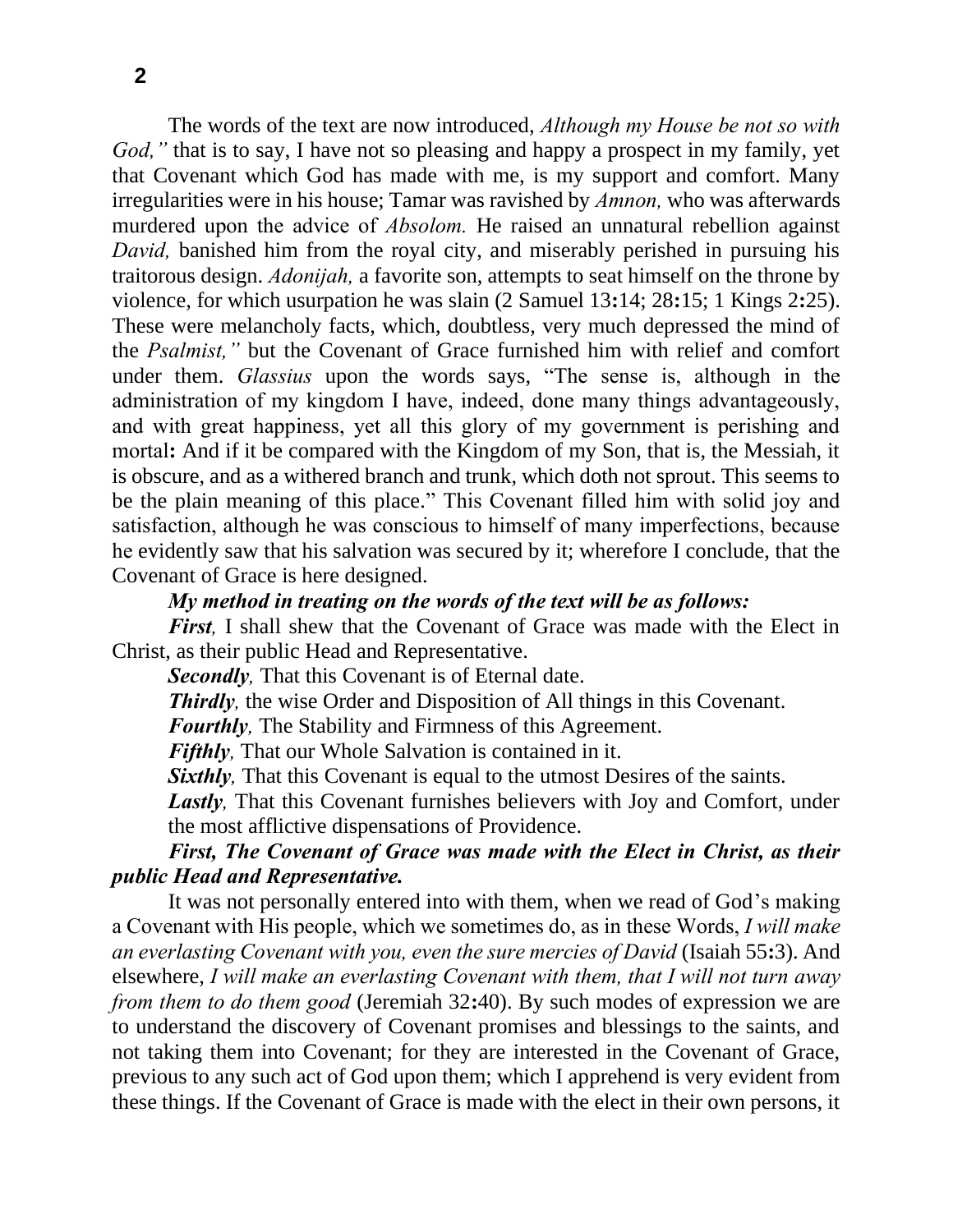must be either before or after their regeneration. It cannot be before, because in an unregenerate state they have no proper love to, or desires to fear and obey God; and therefore, they are incapable of devoting themselves to His service. There is no disposition in them to such a spiritual act. *The carnal Mind is Enmity against God, for it is not subject to the Law of God, neither indeed can be (Romans 8:7).* If the Covenant of Grace is made with them, after, or upon their regeneration, then they partake of one eminent blessing of that Covenant, before they are interested in it, which is not to be supposed; for a right to the benefits of the Covenant depends upon an interest therein. That faith is a gift, the Apostle expressly affirms; *By grace are ye saved, through faith, that not of yourselves, it is the gift of God* (Ephesians 2**:**8,9). Nor is it less manifest, that it is a blessing secured to the elect by the Covenant of Grace; Faith and all other graces are absolutely promised therein, as we learn from these words, *Thy people shall be willing in the day of thy power* (Psalm 110**:**3). Therefore, those to whom this grace is communicated, must be interested in the Covenant of Grace before, and in order to the production of it in their Hearts. Besides, elect-infants who die in infancy, are incapable of entering into covenant with God; or they cannot give a personal consent unto the Covenant of Grace**:** They are unable to dedicate and devote themselves to the service of God, and of consequence no covenant can be entered into with them; yet doubtless they are saved by virtue of an interest in the Covenant of Grace, which sufficiently proves that our personal consent to that Covenant is not necessary, in order to partake of its benefits. It is readily granted, that the saints under divine influences give up themselves to the Lord, and engage to serve Him as assisted by His Grace; but such a dedication of themselves, to holiness and the fear of God, gives them no further interest in the Covenant of Grace, than what they had before; for all their sanctification and holiness is derived from that Covenant.

That there was a covenant entered into between God and Christ, and that that is the Covenant of Grace, I shall now endeavor to clear and prove. A covenant is an agreement between two parties, wherein the one proposes terms and conditions to be performed, the other engages to fulfill those conditions; which agreement is a formal covenant. Such a contract was settled between God and Christ, as the Holy Scriptures sufficiently demonstrate. God the Father is brought in and represented by the Prophet, as proposing to Christ a work wherein His Glory was nearly concerned. Thus, *Thou art my Servant, O Israel, in whom I will be glorified;* and at first offers but low terms to Him as a reward for His service, that is to say, the salvation of the elect among the Jews**:** Whereupon Christ says, *I have labored in vain, I have spent My Strength for naught and in vain; yet surely My Judgment is with the Lord, and My Work is with my God* (Isaiah 49**:**3,4,6)**:** *i.e.*, if it is Thy Pleasure that My saving benefits should be confined to the elect among that people, I readily submit to Thy Will. After which God the Father enlarges His offer, promises to give Him *for a*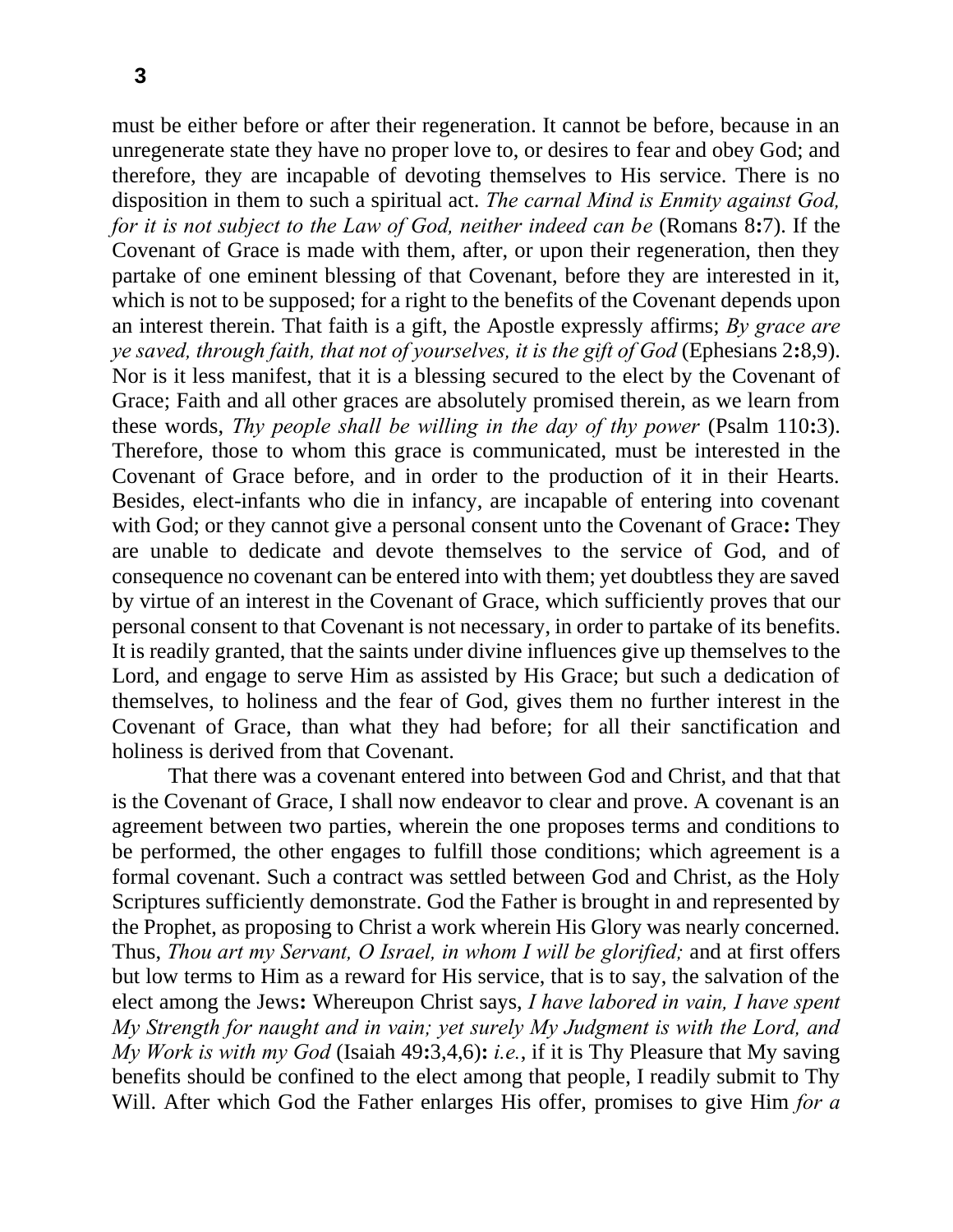*Light to the Gentiles, that he might be his Salvation to the Ends of the Earth:* which proposal gave Christ a full satisfaction. Wherefore He readily consented to undertake and finish the work, that the Father assigned to Him, which consists of several branches.

**1.** God propounded to His Son, that He should assume our nature into a personal union with Himself, which was absolutely necessary to our redemption**:** For unless He became man, He could not bear and expiate our guilt. Wherefore, God, to infallibly secure our recovery and salvation, decreed and fore-ordained, that His Son should appear in our nature. Hence the Apostle observes that Christ was *fore-ordained before the foundation of the world, and was manifest for us in these last times* (1 Peter 1:20). As I apprehend we have Christ's full and free consent to this, expressed in these words; *Then said I, lo I come* (Psalm 40**:**7)**:** *i.e.*, since it is Thy Will that I should visit the lower world, and reside among men, I cheerfully agree to it.

**2.** Another proposal was, that He should stand in our law place, or stead, and become our Substitute, that He might deliver us from the menaces of the violated Covenant of Works. As the time of His Incarnation was settled in counsel and covenant between Him and the Father, which seems evident from these words of the Apostle, *But when the fulness of the time was come, God sent forth his Son* (Galatians 4**:**4, 5), so also His being *made under the Law, to redeem them that are under the*  Law, was a matter pre-determined and before agreed to.

**3.** The Father propounded to him to obey the law for us. We are unable to exhibit such an obedience to it, which is absolutely necessary to our justification, because our nature is very much weakened and vitiated by sin. One branch of the Mediator's Work was to *bring in an everlasting Righteousness* (Daniel 9**:**24); which He has done. That Righteousness is accepted for and imputed to us, and will always avail to our acceptance in the sight of God.

**4.** It was the will of God, that Christ should bear our guilt, without which it could not possibly be removed. He proposes this affair to Christ in this manner; *When thou shalt make his soul an offering for sin* (Isaiah 53**:**10). His being a Sin-Offering, necessarily supposes a charge of guilt, which always must be in order to suffering of any penal evil. Thus the same Prophet affirms, that the *Lord hath laid on him the iniquities of us all* (Isaiah 53**:**6)**:** And the Apostle asserts, that *He who knew no sin was made sin for us, that we might be made the righteousness of God in him* (2 Corinthians 5**:**21). The ponderous load of our guilt was not laid on Christ, contrary to His own Will, but with His free and voluntary consent.

**5.** God propounded to Christ that He should suffer the demerit of sin, or to die for us, that we might be delivered from eternal death, which is the proper reward demerited by our offenses. To this He freely consented, and laid himself under a federal obligation to become obedient unto death; yea, even the death of the Cross.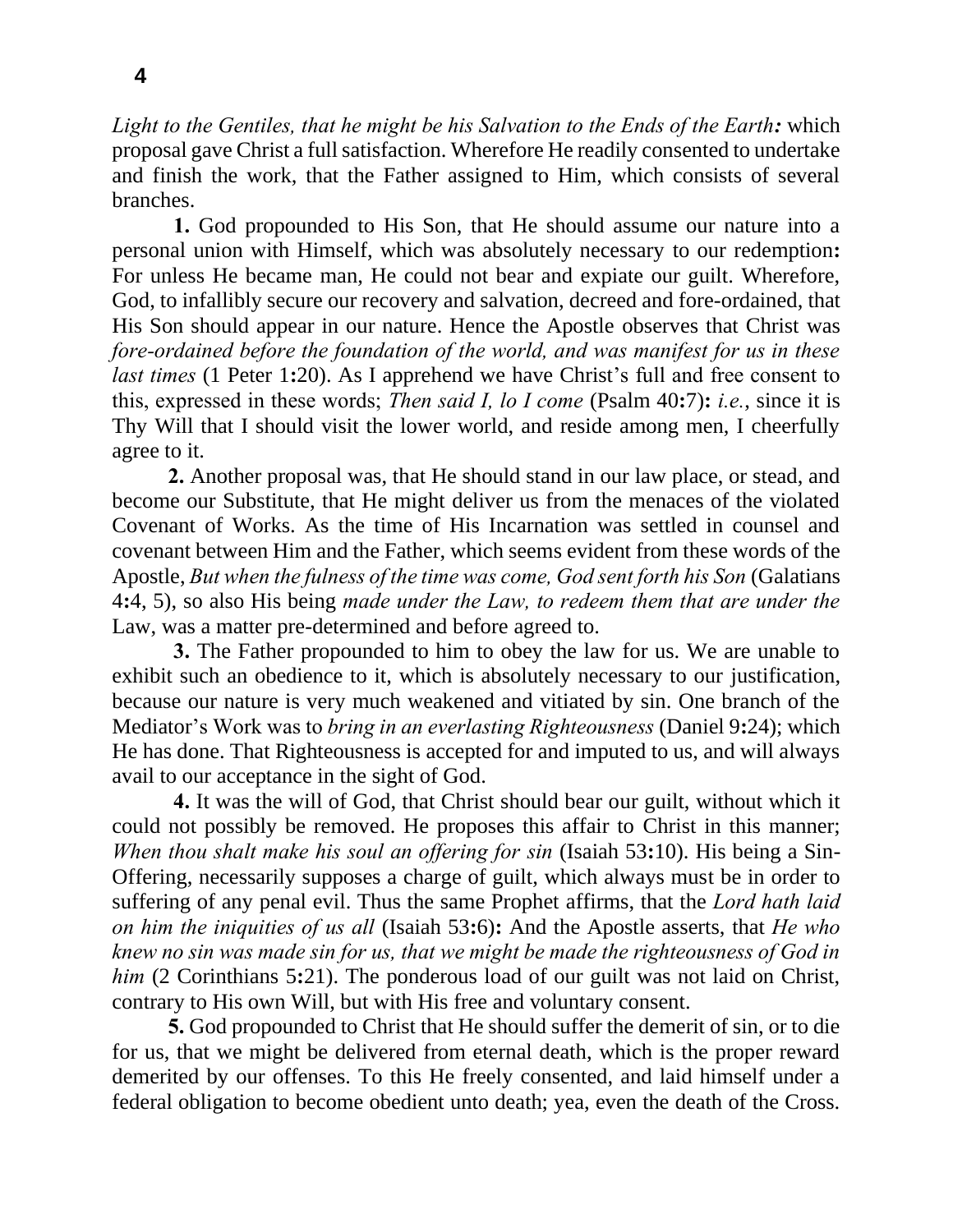**5**

His crucifixion was what He could not avoid, consistent with fidelity to His own free engagement. Wherefore He observes to His disciples, *Ought not Christ to have suffered these things, and then enter into his glory* (Luke 24**:**26)? According to the Father's Will and His voluntary promise, He was to die before His advancement to honor and dignity.

**6.** The Father proposed to Christ to take the care and charge of the elect. Those who were the objects of God's special Love and free choice, He gave into Christ's Hands. Hence He says unto the Father, *Thine they were, and thou gavest them Me*  (John 17**:**6). With what view this was done, it is easy to collect from these words of our Lord; *I came down from Heaven, not to do mine own will, but the will of him that sent me. And this is the Father's will which hath sent me, that of all which he hath given me I should lose nothing, but raise it up at the last day* (John 6**:**38,39). That is to say, it is the pleasure and fixed determination of my Father, that none of those should perish, whom He has made My care and charge. Christ, with the utmost freedom promised to redeem and preserve them safe; wherefore when He shall have collected all these persons together, he will present them to the Father, with saying, *Behold, I and the children whom thou hast given me.*

As Christ consented to fulfill the whole will of the Father, concerning our redemption, the Father promised several things to him, some of which respect Himself, personally considered; such as,

**1.** That He would suitably furnish and qualify Him for the work of mediation, to the discharge of which an extraordinary unction of the Holy Ghost, in His graces and gifts were necessary, as well on account of the greatness and difficulty of the undertaking, as for that He was to be an Head of life and influence to all the elect; for *of His fulness they were to receive, and grace for grace* (John 1**:**16). Such an uncommon measure of the Spirit He received from the Father, is evident from these words, *thou lovest righteousness, and hatest wickedness; therefore God, thy God hath anointed thee with the oil of gladness above thy fellows* (Psalm 45**:**7), the same is affirmed by the Evangelist; *for God giveth not the spirit by measure unto him* (John 3**:**34).

**2.** Assistance and support in it, of such a nature is this promise; *He shall not fail nor be discouraged till he have set judgment in the Earth, and the isles shall wait for his law* (Isaiah 42); which federal engagement on the Father's part, animated and encouraged Him in the most difficult branch of His Work, at the time of His dolorous sufferings; when, *He gave his back to the smiters, and his cheeks to them that plucked off the hair, and hid not his face from shame and spitting* (Isaiah 1**:**6); for then He said, The *Lord God will help me, therefore shall I not be confounded, therefore have I set my face like a flint, and I know that I shall not be ashamed* (Isaiah 1:7).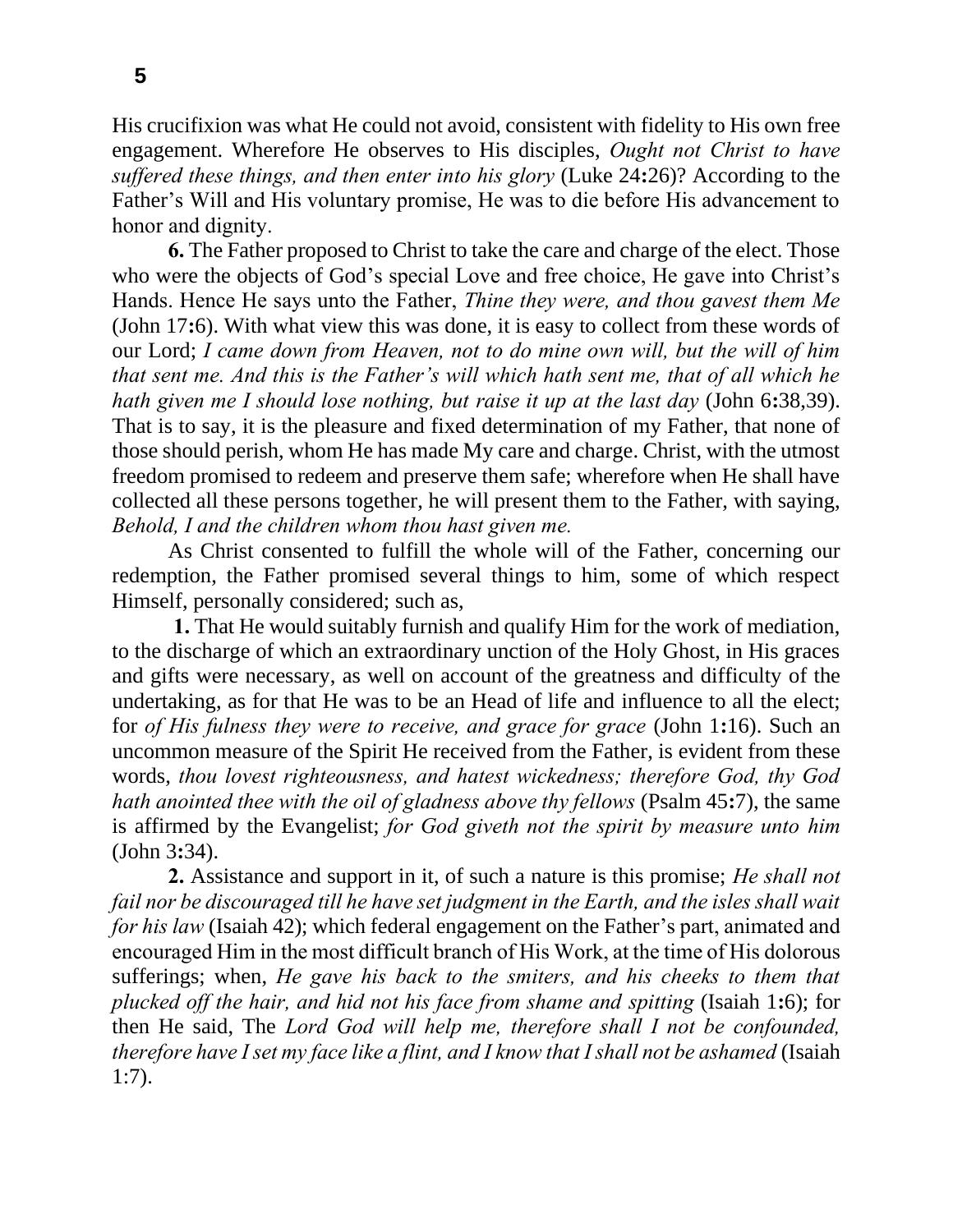**3.** As a reward for His Service, when He appointed Him work He promised Him wages; for which reason it is said, *His reward is with him, and his work before him* (Isaiah 40**:**10)**:** which was,

**(1.)** The salvation of all His seed. On the condition of making His soul an offering for sin, the Father engaged that He should see His seed, prolong His days, and that the pleasure of the Lord, *i.e.*, the salvation of sinners should prosper in His hand.

**(2.)** Everlasting honor and dignity. It was the will of God that Christ should suffer on the Cross; but as a reward for such an eminent instance of obedience to Him, He promised Him an immortal crown; on which account it is said, that *his glory is great in the Father's salvation;* (that is to say, which He decreed and contrived) *Honor and Majesty are laid upon him* (Psalm 21**:**4,5); *because he became obedient unto death; yea, even the death of the cross. God hath highly exalted him, and given him a name, which is above every name* (Philippians 2**:**8,9); *i.e.*, a glory far superior to that of men or angels. These things were the joy that was set before him, which caused him to endure the cross with so much cheerfulness and courage, and to despise the shame. There are other promises which have their immediate reference to the elect, though primarily made to the Lord Jesus Christ in their behalf; such as, *I will be merciful to their unrighteousness, and their sins and their iniquities I will remember no more* (Hebrews 8**:**12)**:** All promises of pardon, peace, justification, regeneration, final perseverance and eternal life, concern His members. These transactions of the Father and Son amount unto a full, formal and explicit covenant, which is called a Covenant of Peace; because the terms and articles of our peace were agreed on in it. *The mountains shall depart; and the bills shall be removed, but my kindness shall not depart from thee; neither shall the covenant of my peace be removed, saith the Lord that hath mercy on thee* (Isaiah 54**:**10).

Some suppose, that this is not the Covenant of Grace, but another distinct from it; though without reason, as a judicious writer observes, who upon this argument delivers himself thus**:** "It may be asked, whether there is not a real difference, between what several divines call the Covenant of Redemption or Suretyship, made by God the Father with Christ, and that which they call the Covenant of Grace, or Reconciliation, made by God with believers through Christ. To this I answer, custom without reason, has given a kind of sanction of this way of speaking, and many persons of great piety and learning have fallen into it, without considering the bad use men of corrupt minds make of it; turning what they call the Covenant of Grace into a more rigorous Covenant of Works to us than *Adam's* Covenant was.

**1.** The Distinction of the Covenant of Redemption and the Covenant of Grace, is a distinction without any real or material difference, it is to make two covenants of Grace of one. The Covenant of Redemption, as it is called and described by them, who say it is a distinct Covenant, is of pure Grace." In order to prove that this is the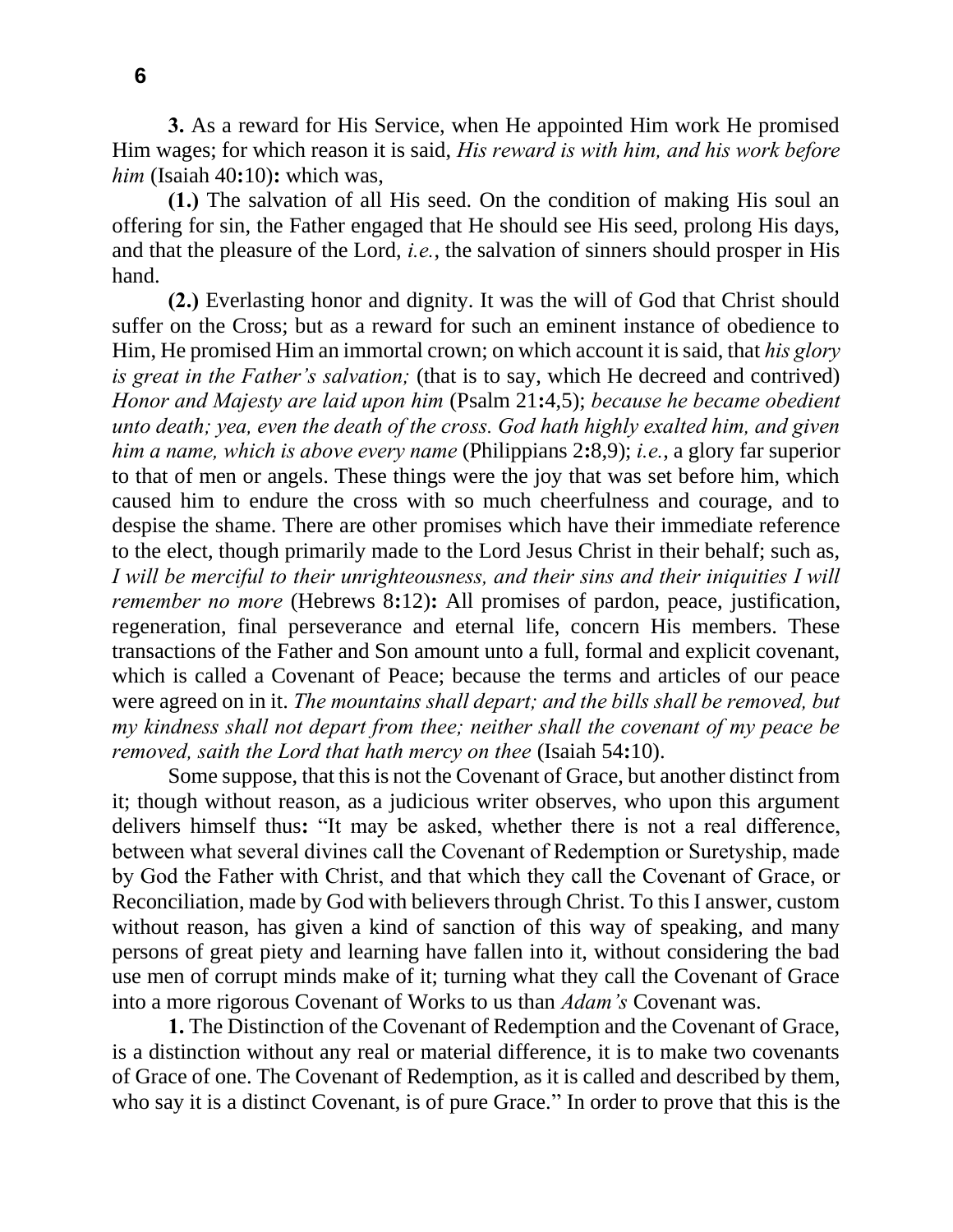Covenant of Grace, and not another distinct from it, I would offer these things to be considered, The Distinction of the Covenant of Redemption from the Covenant of Grace is unscriptural; I cannot apprehend, that the sacred Oracles give any countenance to it; the Word of God is so far from supporting this distinction, that it seems to militate against it ; we therein read but of two covenants, in which the eternal state of men is concerned, the one is called, a Law *or Covenant of Works;* the other is called, *the Law of Faith* (Romans 3**:**27); that is to say, a Covenant of Grace; since the Scriptures give us an account but of two covenants wherein the future state of man is interested**:** It is anti-scriptural to conceive of the covenant which God made with Christ, as the Head of the elect, as distinct from the Covenant of Grace; for hereby an addition of a third covenant is made to the two covenants, of which the Divine Records treat.

**2.** This compact is the result of pure Grace; it was merely the Love and free Favour of God the Father, that moved Him to exercise His Wisdom in the contrivance of our Redemption, and to enter into covenant with His Son, to secure this stupendous design**:** nor can any other reason be assigned, why Christ so voluntarily became our Surety, or undertook for us, than His boundless Goodness and Grace.

**3.** It was founded upon a purpose of Grace; the resolution which God fixed upon in His eternal mind to bring us to Glory, was the effect of infinite Love; hence our election is called an *Election of Grace* (Romans 11**:**5). That was an act put forth by God, without any external motive; it was His own Sovereign Will, and nothing else that determined Him in this matter. This purpose of God rose up into a covenant between Him and His Son.

**4.** All Grace is promised in this Covenant; doubtless, that Covenant in which all Grace is granted to the elect, is the Covenant of Grace; but thus it is in this compact. The privilege of Adoption in it, is this, God engaged to be the God and Father of Christ, as Mediator and Head of His seed in this Covenant, as is evident from these words, *He shall cry unto me, my Father, my God, and the Rock of my Salvation* (Psalm 89**:**26). Now by the same act that God became the Father of Christ as Mediator, He also became the Father of His members; and therefore our Lord says unto His disciples, *I ascend to my God and to your God, to my Father and to your Father* (John 20:17). Again, remission of sin is contained in this Covenant, as the very nature of it plainly demonstrates; Christ on His part promised to bear our guilt, and suffer the demerit of it; and God the Father on His part engaged fully to acquit and discharge us; for he *was in Christ,* (*i.e.*, from Everlasting, when this Covenant was entered into) *reconciling the world unto himself, not imputing their trespasses unto them* (2 Corinthians 5**:**19). Besides, justification is a privilege given in this eternal compact, which we learn from the words of God the Father; *by His knowledge shall my righteous Servant justify many," for He shall bear their iniquities* (Isaiah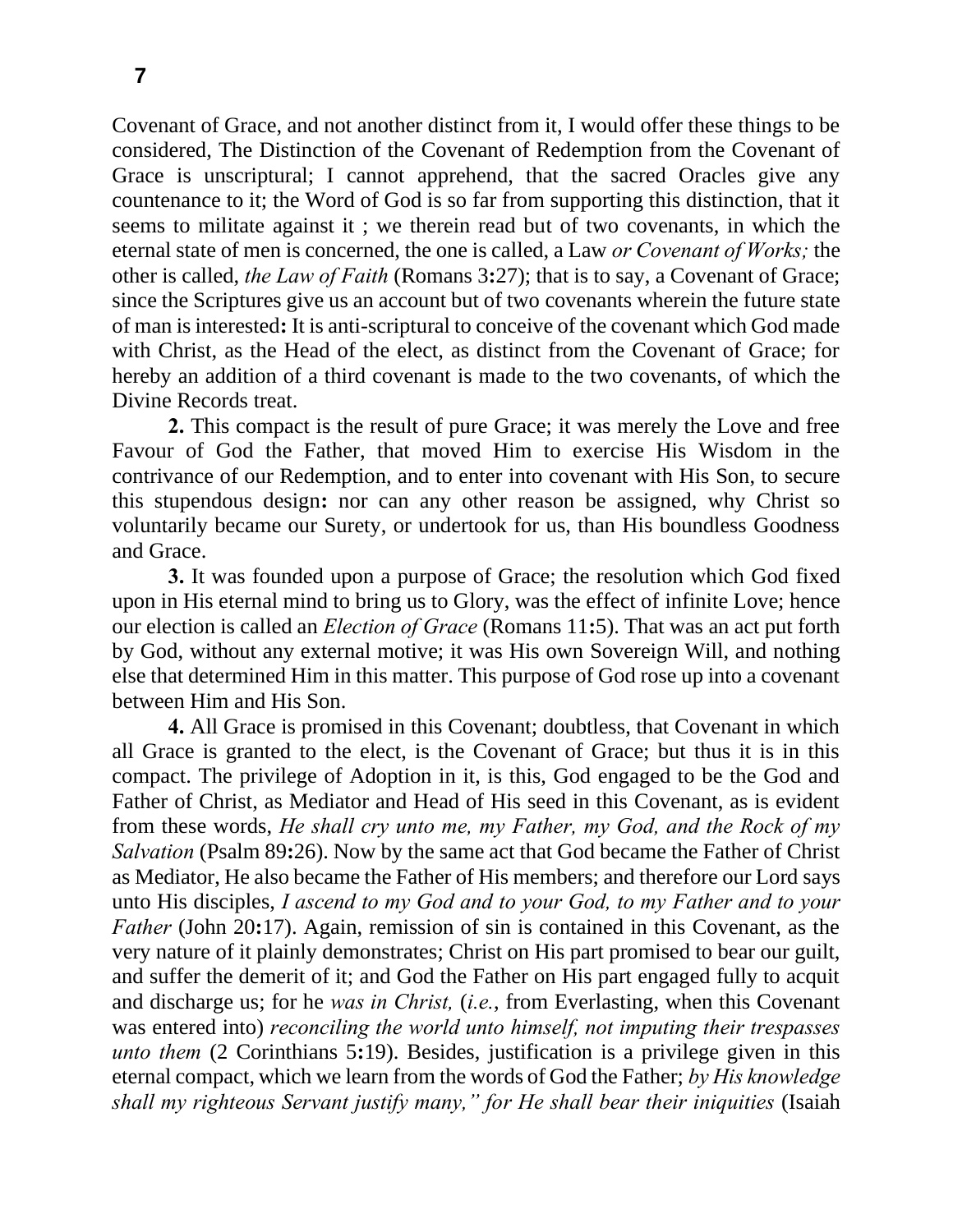53**:**11). Moreover, the grace of regeneration is treasured up herein, as is manifest from these words, *thy people shall be willing in the day of thy power* (Psalm 110**:**3); that is, Thy members who are naturally perverse and obstinate, shall freely bow to Thy scepter, and submit to Thy laws, as King in *Zion.*

Add to these things, final perseverance is insured to the elect, by this Covenant; this gracious benefit is fully and clearly expressed in this sweet promise; *As for Me, this is My Covenant with them, i.e., those who turn from transgression in Jacob,* and are described by that character in the preceding verse, *My Spirit that is upon* thee, that is to say, *the Redeemer who came to Zion; and my words which I have put into thy mouth, shall not depart out of thy mouth, nor out of the mouth of thy seed, nor out of the mouth of thy seeds' seed, saith the Lord, from henceforth and forever* (Isaiah 59**:**20). Young converts may be called the seed of the church, because they are born, nourished and brought up there; for of Zion *it shall be said, that this and that man was born in her, and the Highest himself shall establish her* (Psalm 87**:**5). The carnal seed of believers are not intended, but the spiritual seed of Christ**:** I add once more, that everlasting life is given to the elect, in this Covenant; this is very evident, from the words of the Apostle, *in Hope of eternal Life, which God that cannot lie, promised before the world began* (Titus 1**:**2)**:** thus the members of Christ were blessed with all spiritual blessings in this eternal Covenant, which was entered into by God and Christ before time commenced; therefore it is the Covenant of Grace. For though, as Mr. *Petto* observes, "In covenants between princes, some articles may be concerning prerogatives and royalties, peculiar to them in their public capacities, which the people share not in, but in them, as striking sail, etc. Other grants may concern the people in their private capacities, as merchants, mariners, etc., yet prince and people are within the same contract**:** so doubtless there may be divers grants to Jesus Christ in his public capacity, in the office of mediator, and other promises made to his seed; yet king and subjects, head and members, are within the same covenant, as the principal debtor, and the Surety are within the same obligation." There being some promises in the Covenant which regard Christ, as personally considered, and others that concern His people, is not a foundation sufficient to support the distinction we have been now considering.

In the opinion of the Assembly of Divines, this is the Covenant of Grace; thus they express themselves concerning it in their larger Catechism**:** "The Covenant of Grace was made with Christ the second Adam, and with all the Elect in him, as his Seed." This is a very full and clear definition of the Covenant of Grace, and plainly shows that they understood the agreement between God and Christ, to be that Covenant; but to proceed.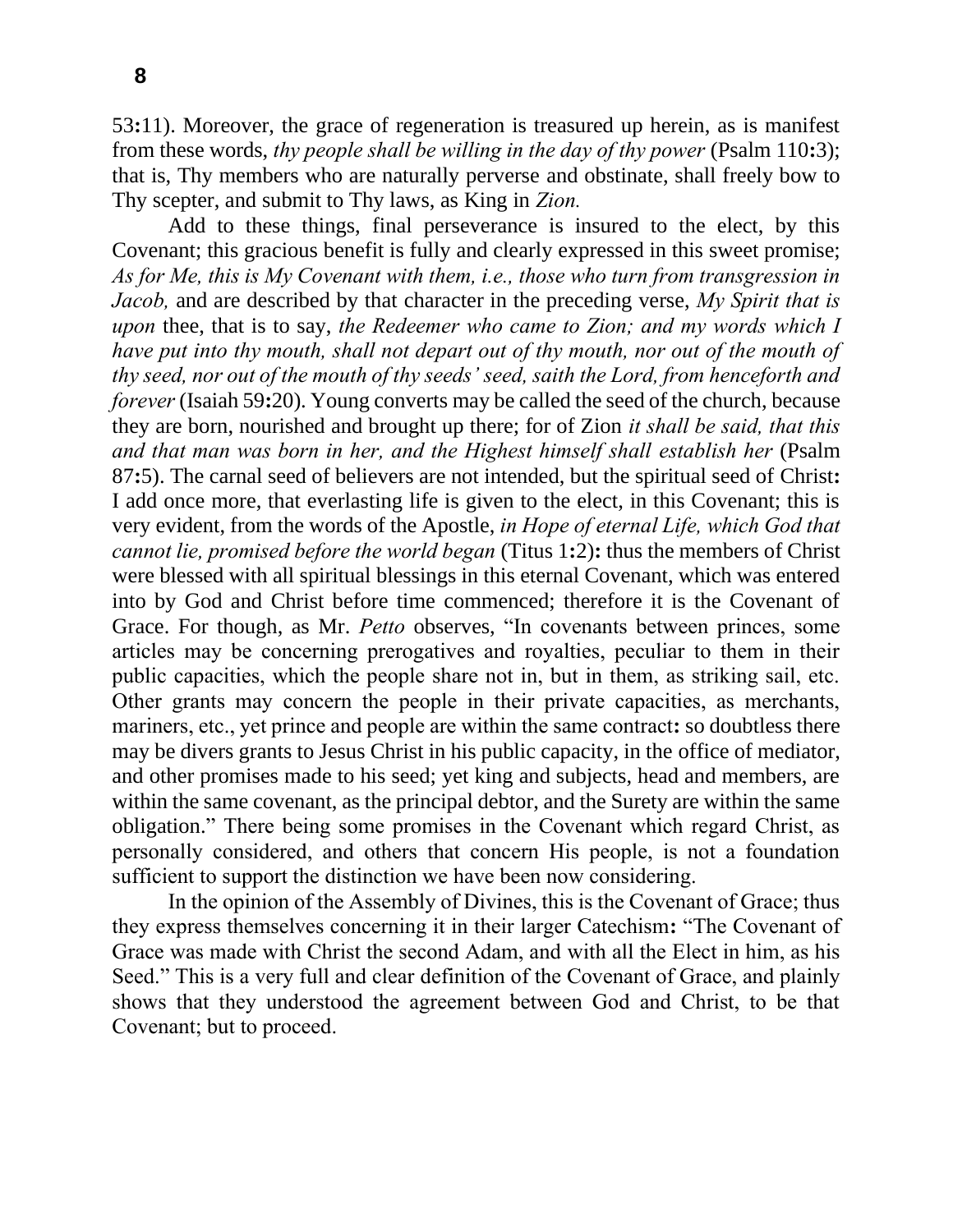**Secondly, This Covenant is of Eternal date, which I apprehend may be thus made evident.**

**1.** It is called an everlasting Covenant**:** *I will make an everlasting Covenant with you, even the sure mercies of David* (Isaiah 55**:**3). And elsewhere, *Now the God of Peace which brought again from the dead the Lord Jesus Christ, that great Shepherd of the Sheep, through the Blood of the everlasting Covenant* (Hebrews 13**:**2 0). It is so called, not only because the benefits of it will eternally continue, but also on the account of its being actually entered into, before time began; which will further appear by what follows.

**2.** Christ is an everlasting Counsellor**:** Some of his titles are *wonderful Counsellor, the mighty God, the everlasting Father* (Isaiah 9**:**6). *Dr. Goodwin*  observes, that Everlastingness, which is affixed to him as a Father, is also true of him as a Counsellor. It is with relation to this Covenant, that He bears such a character, being jointly concerned with the Father in the contrivance of our salvation, which is agreed on in it. He was in His bosom from all eternity, and privy to the secret purposes of His heart.

**3.** He was invested with the office of Mediator before time began, which is manifest from the words of wisdom of Christ**:** *I was set up from everlasting, from the beginning, or ever the earth was* (Proverbs 8**:**23)**:** *i.e.*, I was constituted the Head and Mediator of those persons on whom My delights were fixed. It is the Covenant of Grace, of which He is the Mediator, and therefore the Covenant is of the same date with the office and capacity which he bears in that Covenant**:** but He stood in the capacity of Mediator before the world was framed; hence it follows, the constitution of this Covenant was in eternity.

**4.** Grace was given to the elect in Christ before the world was formed, as I have already shown. *God hath saved us, and called us with an holy calling, not according to our works, but according to his own Purpose and Grace, which was given us in Christ before the world began* (1 Timothy 1**:**9). All Grace and Glory were granted to Christ as the federal Head and Representative of His people, in the Covenant of Grace; since therefore this was done before the commencement of time, it may be justly concluded, that this Covenant is eternal.

**5.** If it was not thus, the Old Testament saints could not be saved by virtue of the Covenant of Grace**:** They were saved even as we, by the very same Covenant. It was from hence that they were furnished with all necessary supplies of Grace, as believers now are. God did not save them by one Covenant, and under this dispensation brings us to happiness by another. Though Christ had not actually accomplished the work of redemption, yet having re-stipulated and agreed with the Father to perform it in the appointed time; all the blessings of the new Covenant were communicated to the elect of God, as much as if it had been really completed, but with a view to the future Satisfaction of Christ, promised in this Covenant; which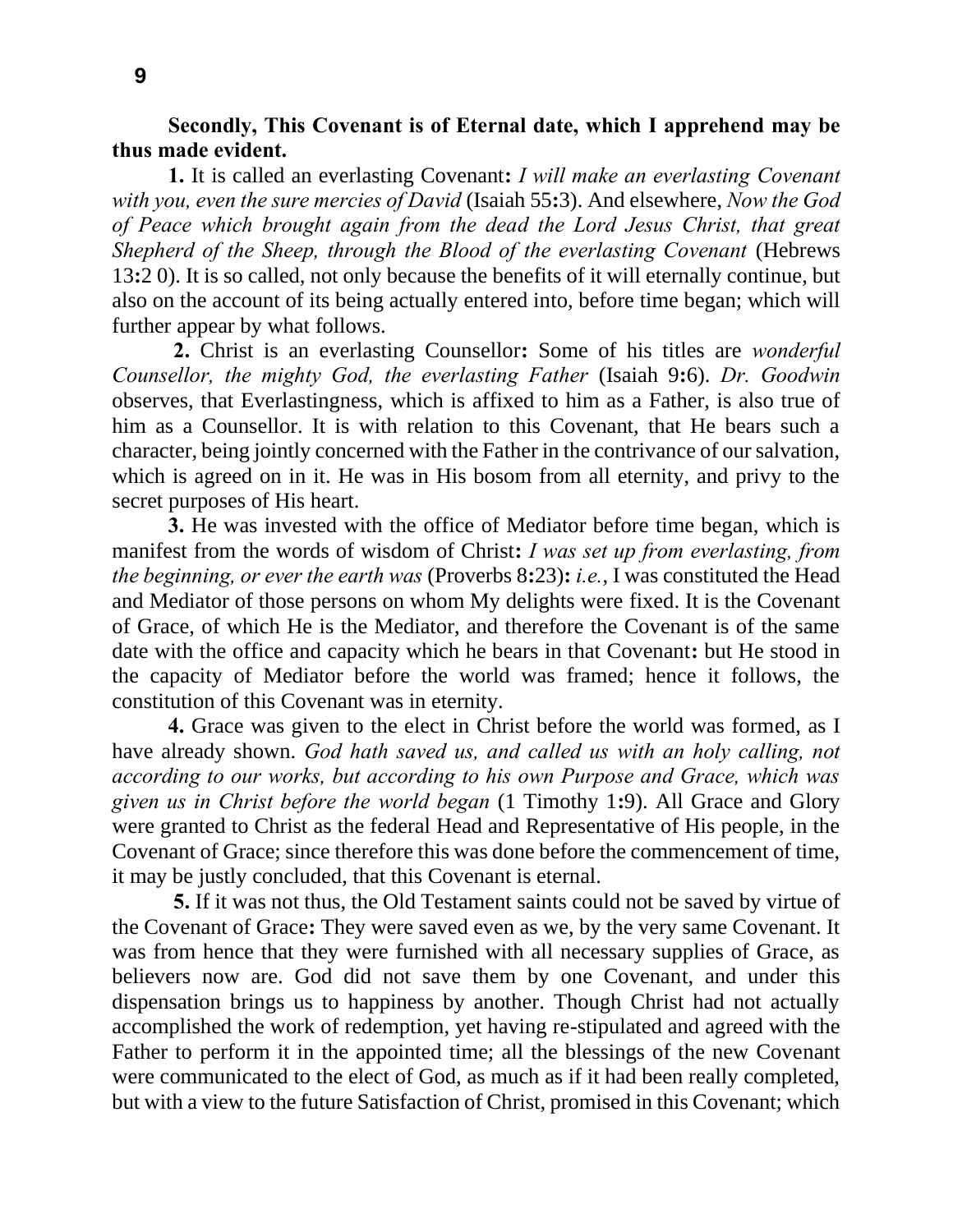seems clear from those words of the inspired writer, *And for this cause he is the Mediator of the New Testament, that by means of death for the redemption of the transgressions that were under the first Testament, they which are called might receive the promise of eternal inheritance* (Hebrews 9**:**15). I pass on,

## *Thirdly, To consider the wise Order and Disposition of All things in this Covenant.*

The original word signifies aptly or fitly disposed and ordered. All things relating to our salvation are most wisely and beautifully disposed in this federal agreement, for the Glory of God, abasing the creature, the security of the church, and the confounding of Satan.

**1.** This Covenant is most wisely ordered for the Honor of God. The Glory of the Father as the Contriver of our Redemption is greatly displayed in this compact. He is to be considered as the first Mover in this weighty affair**:** He drew the plan and model of it, and concerted the best methods to accomplish it. The Honor of the Mediator is herein highly advanced, His Glory is great in our salvation. It was agreed on, that He should perform the work of our redemption, in every branch of it, that all the glory arising from thence might be attributed to Him. Nor is the Honor of the divine Spirit less secured by this Covenant; for as the Father projected the way of our recovery, and the Son completed the work of our redemption, agreeable to his Word and Promise in this great transaction, the Holy Ghost discovers and applies what the Father and Son have done for us. Wherefore the three divine Persons equally divide the glory of our salvation, according to everlasting agreement. Besides, the Perfections of God have a most beauteous display in our recovery, as it was fxed and settled in this Covenant.

Wisdom shines with an eminent luster in the whole affair; hence the revelation of salvation, by a crucified Jesus, or the Gospel, is called the *wisdom of God in a mystery, even the hidden wisdom which God ordained before the world to our glory* (1 Corinthians 2**:**7). How the Law might be fulfilled, Justice satisfied, and sinners saved, was worthy of infinite Wisdom to contrive. Again, the Power of God is abundantly discovered in this business, upon which account, Christ as crucified is called *the Power, as well as the Wisdom of God* (1Corinthians 1**:**14). A finite or created strength was insufficient to support our Lord under the intolerable pressure of guilt and sufferings which He bare and underwent**:** Divine Power is also manifest in quickening the souls of the elect in their regeneration, and carrying on that work in opposition to sin and Satan**:** 'Tis only by the Power of God that *we are kept through faith unto salvation* (1Peter. 1**:**5). Moreover, the Love and Grace of God is gloriously displayed in this Covenant. It was mere favor in God that moved him to ordain Christ to be the Mediator and Surety of it, to give our persons and all spiritual blessings into His Hand**:** it was pure Grace in Christ which induced Him to undertake for us to secure our eternal felicity**:** 'Tis stupendous and boundless Grace that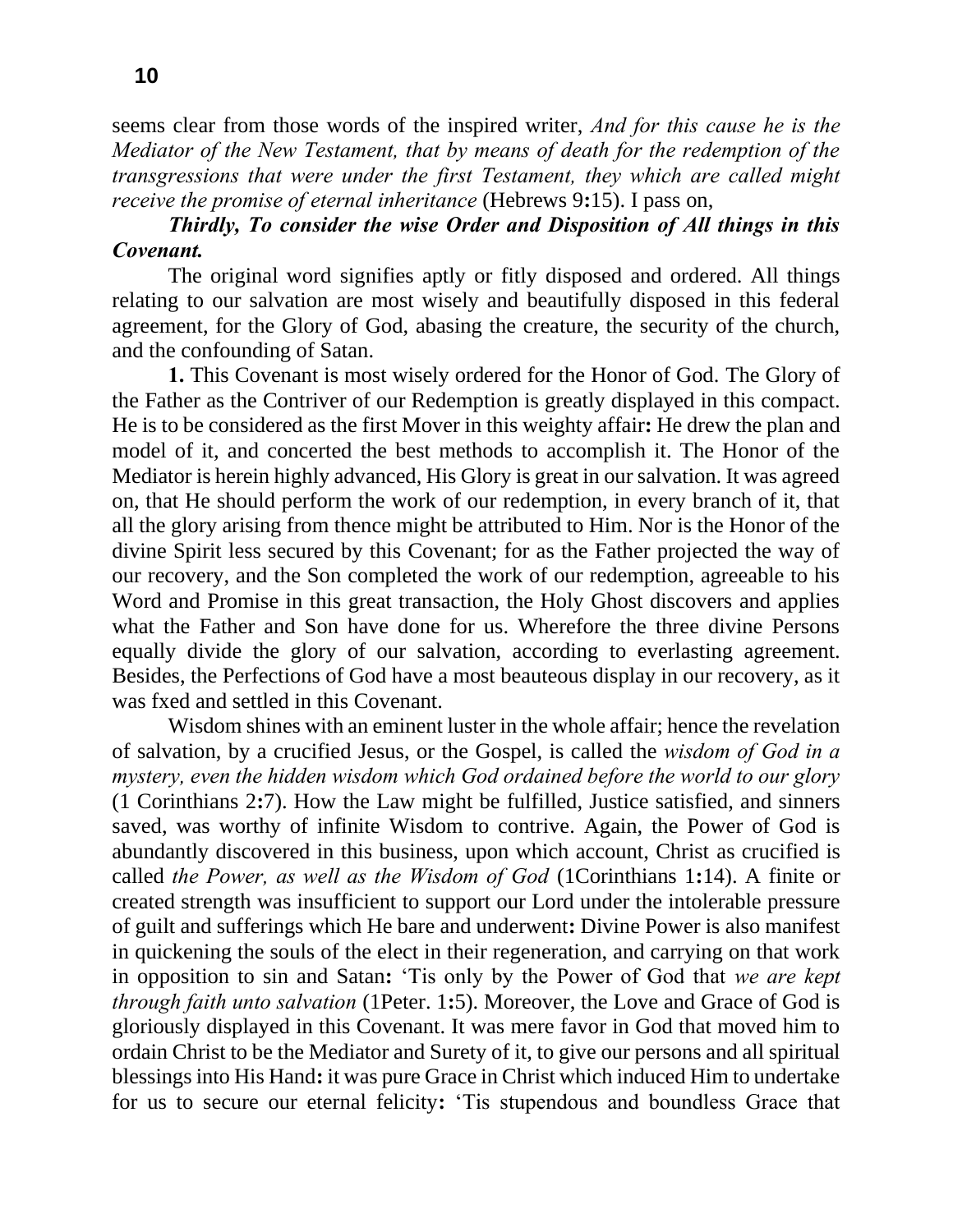forgives our abounding sins (Romans 5**:**20,21) according to the full and precious promises of this Covenant. Farther, Justice has an equal shine with all the other attributes of God**:** The honor of Mercy is not advanced to the prejudice of Justice, but that hath the same Glory with Grace. The Righteousness and Justice of God is clearly seen, and fully vindicated in the pardon of our sins, and the justification of our persons, through the obedience and blood of Christ; so that He appears to be just, in justifying of those who believe in Jesus (Romans 3**:**26). Thus, there is a perfect harmony between Grace and Justice, Goodness and Holiness in our salvation, which is expressed in these words; *Mercy and Truth are met together, Righteousness and Peace have kissed each other* (Psalm 85:10). Add to these things, the Faithfulness of God is evidently seen, in fulfilling Covenant promises, and communicating Covenant blessings to His people; for His Faithfulness He *will not suffer to fail*  (Psalm 59**:**33), but will perform all that He hath promised to the elect, in this Covenant; says the Apostle, *Faithful is he that calleth you, who also will do it* (1 Thessalonians 5**:**14). Believers *shall bring forth fruit in old age, they shall be fat and flourishing, to shew the Lord is upright; he is their rock, and there is no unrighteousness in him* (Psalm 92**:**14,15). Therefore, the attributes of God are greatly glorified in this Covenant.

**2.** It is disposed in the best manner for abasing the creature. Man is naturally full of pride and arrogance, entertains a very high opinion of his ability, and the worth of his services; falsely imagines that it is within the compass of his own power to secure his future happiness**:** He is really *poor, and wretched, and miserable, and blind, and naked* (Revelation 3**:**17), yet conceits himself to be rich, and increased with goods, and has need of nothing. This haughty disposition in man, God is determined to bring down, and to lay his glory in the dust. In order to which, every branch of our salvation is of Grace, in direct opposition to works; as the Apostle affirms, *By Grace are ye saved, through faith, that not of yourselves, it is the gift of God, not of works, lest any man should boast* (Ephesians 2**:**8, 9). All boasting and pride are entirely excluded by the Covenant of Grace; for *where is boasting? it is excluded: by what law? of works? nay, but by the Law of Faith* (Romans 3**:**27); that is, by the New Covenant, or the Gospel.

**3.** The Covenant is well ordered for the security of the church. Had our Salvation rested on the uncertain will of man, how precarious, nay, impracticable would it have been? But since it is wholly dependent on the immutable Will of God, it is indubitable, certain, and sure. Grace alone could secure it; and therefore *it is of faith, that it might be by Grace, to the end the promise might be sure to all the seed*  (Romans 4**:**16). Pardon, peace, nor justification, nay, not any of the blessings of the New Covenant are suspended, all we have performed conditions on our part; but all of them are effectually secured to us, by the mutual engagements of God and Christ in this everlasting Covenant, which are a solid and firm foundation.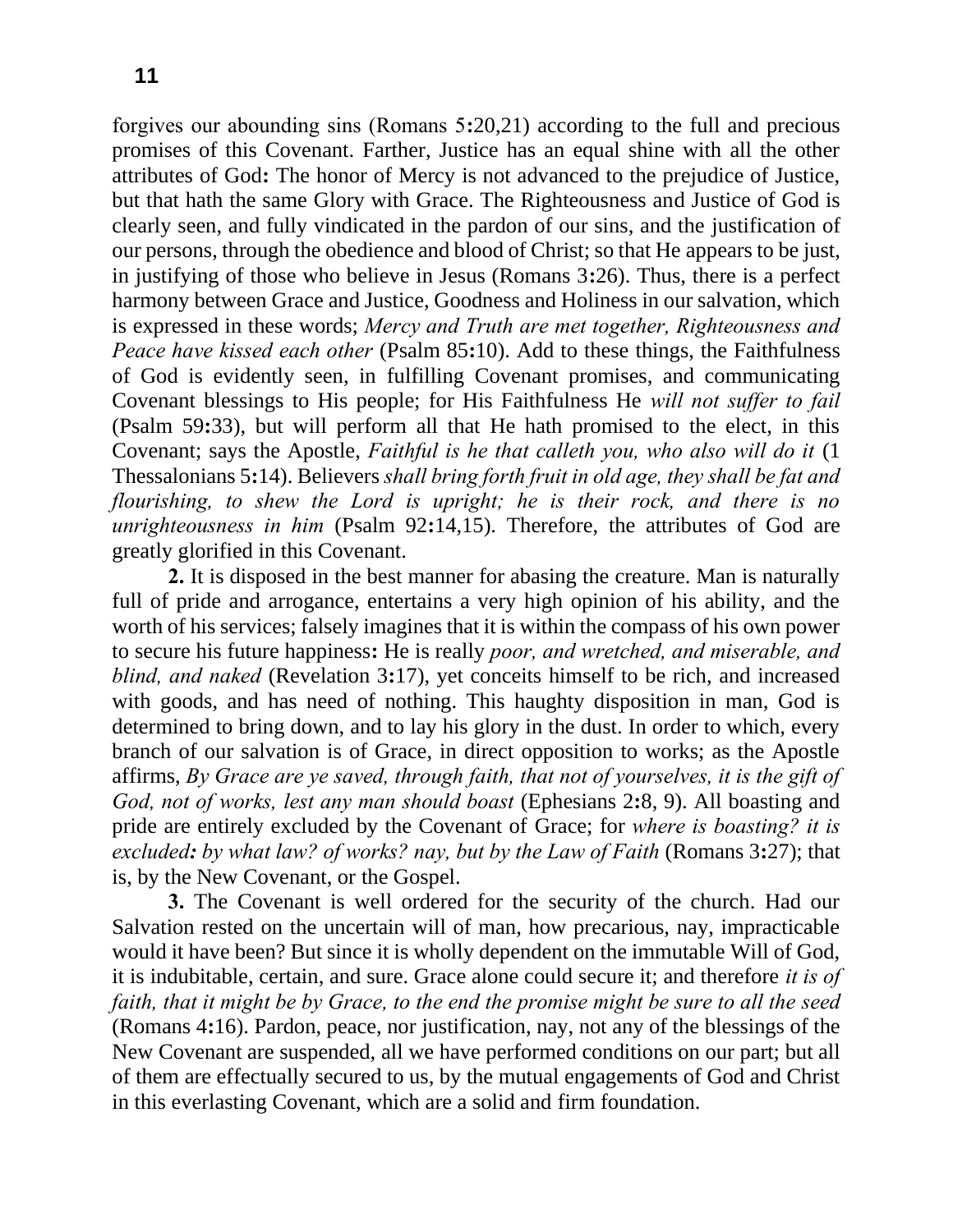**4.** It is most agreeably disposed for the confounding of Satan. When man was in a state of innocence, Satan formed a design against him, resolved to bring him into the same miserable circumstances with himself, if possible; which to effect, he tempts him to violate the Law of his Creator**:** man unhappily yields to his temptation, acts contrary to the express command of God. It was no small satisfaction to this fallen spirit, to see his malicious design so far succeed; but that which he thought would have issued in the eternal destruction of man, God takes the advantage of, to render His own Glory the more conspicuous, and to advance apostate man to a far higher dignity than that of which he was possessed in his primitive estate. According to the gracious Decree of God, the works of the Devil are destroyed, his design is frustrated, and eternal confusion is thrown upon himself**:** *For this purpose was the Son of God manifested, that He might destroy the works of the Devil* (1 John 3:8).

### *Fourthly, The Covenant of Grace is Stable, Firm and Sure.*

The Stability and Firmness of it may be concluded from these things**:** 

**1.** The Love of God, which gave rise to this Covenant, is invariable**:** it is without any alteration, and always the same. God freely fixed His favor upon the elect; and not because He foresaw any qualifications in them which recommended them to His Goodness; the direct contrary of that is true**:** for when He placed His Love upon them, *He knew that their necks would be as iron sinews, and their brows brass* (Isaiah 48**:**4). As the fore views of their obstinacy did not prevent His kind thoughts concerning them, their unworthiness cannot cause Him to change. His Immutability is the solid foundation of their security, which is affirmed by Himself in these words; *I am the Lord, I change not; and therefore ye the Sons of Jacob are not consumed* (Malachi 3**:**6). His Love admits of no vicissitudes; it is as unchangeable as Himself, yea, it is Himself; and He will as soon cease to be, as cease to love His people, says the Apostle, *God is Love* (1 John 4**:**16)**:** that is, it is His Nature and Essence. The interest which the saints have in Divine favor, can never be lost; nothing shall ever separate them from the *Love of God which is in Christ Jesus their Lord* (Romans 3**:**35-38)**:** therefore the Covenant of Grace, which is the result of that Love, will eternally remain inviolable and sure.

**2.** It is founded upon a steady purpose of Grace. The designs of Love which God has formed in His infinite Mind about His elect are unalterable. They are infinitely more firm than mountains of brass**:** we have His own Word for it; that *His counsel shall stand, and he will do all his pleasure* (Isaiah 46**:**10). Eternal Election, on which the everlasting Covenant is fixed as its proper basis, is *a foundation that standeth sure, having this seal, the Lord knows them that are His* (2 Timothy 2**:**19); from whence the stability of that Covenant may, with very good reason, be inferred.

**3.** This may be argued from the inviolable Word of God. The blessings of this Covenant are all promised by that God Who cannot lie. If any of the promises of the New Covenant should fail of their accomplishment, the Truth of God would be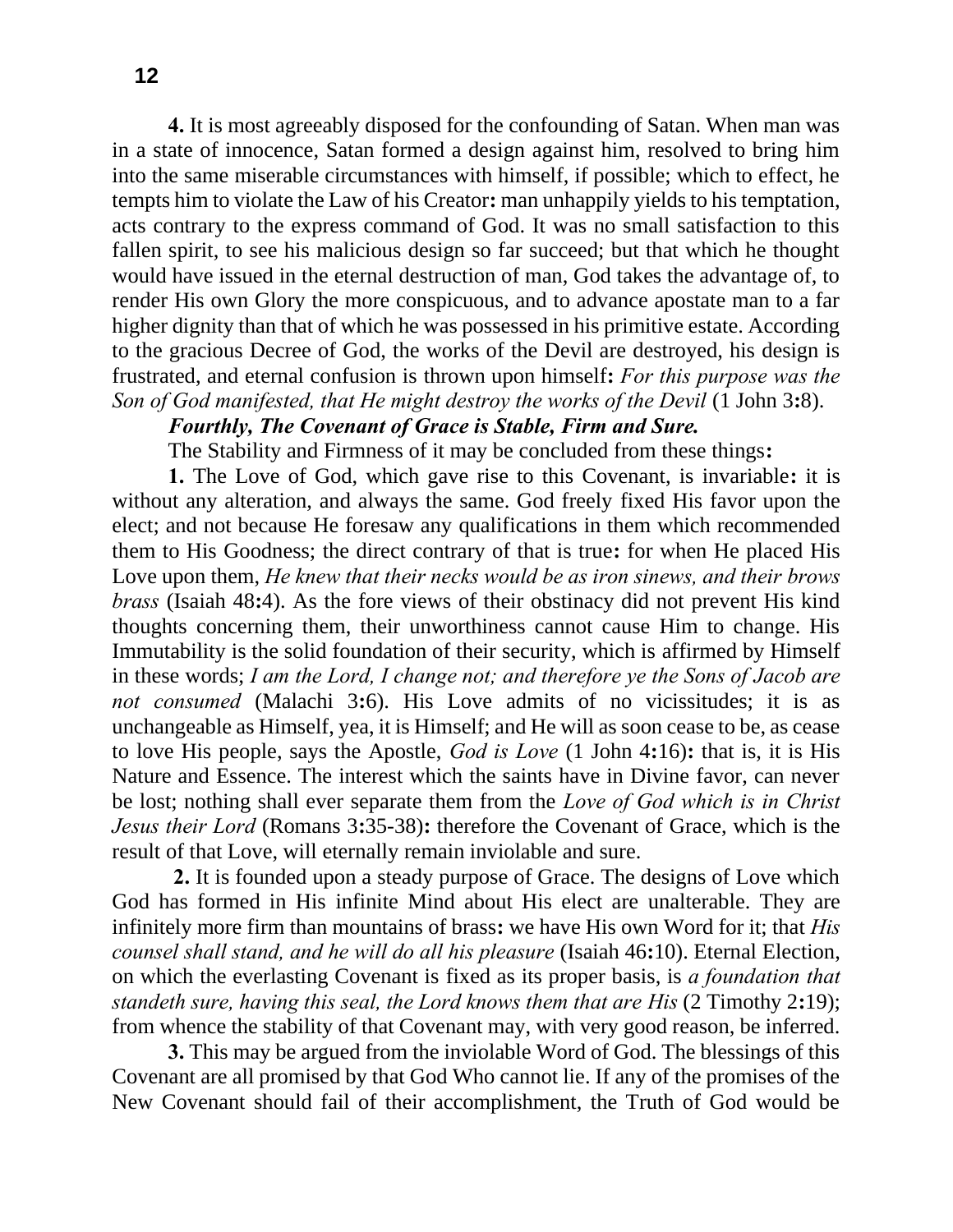impeached; but that shall not, nay, never can be**:** for *His Covenant he will not break, nor alter the thing that is gone out of his Lips* (Psalm 89**:**34). Therefore the Covenant of Grace is more firm than the most immovable things in nature, which is expressly affirmed**:** The *mountains shall depart, and the hills shall be removed, but my kindness shall not depart from thee, neither shall the Covenant of my Peace be removed, saith the Lord that hath mercy on* thee (Isaiah 54**:**10).

**4.** God hath confirmed this Covenant with His solemn Oath. Thus, He speaks concerning it; *Once have I sworn by my Holiness, that I will not lie unto David my Servant* (Psalm 89:35). Wherefore the Covenant of Grace is forever established by God's Word and His Oath. They are the two immutable things wherein it is impossible for him to lie. If the God of Truth cannot break His Promise, nor act contrary to His Oath, then the Covenant is stable and firm; but neither of these He can do, for that were to deny Himself.

**5.** Christ has ratified this Covenant, by fulfilling all the Conditions of it. The work which the Father gave him to do, He has fully completed, and thereby confirmed the Covenant of Grace. That no part of the Father's Will concerning our redemption remains to be fulfilled, our Lord Himself assures us, by the last words which He delivered on the Cross; for just before He resigned His Soul, He said, *It is finished* (John 19**:**30); that is, I have now perfected the whole pleasure of My Father, concerning My Sufferings to atone for sin. Now as Christ on His part has punctually performed the utmost of what He promised, Justice requires on the Father's part, that He make good all His federal engagements to Christ. From the whole we may strongly conclude that this Covenant is stable, firm, and sure. It is sure in its promises; not one of those many sweet and gracious promises, with which it is so well stored, shall fail of its fulfillment; for *all the promises of God in him are, yea, and in him, Amen, to the glory of God by us* (2 Corinthians 1**:**10). The blessings of this Covenant are sure, therefore called sure mercies; *I will make an everlasting Covenant with you, even the sure mercies of David* (Isaiah 55**:**3). The remission of our sins, the acceptance of our persons, effectual calling, final perseverance, and eternal blessedness in the fruition of God are all as certain and sure as the unchangeable Love, steady Purpose, frm Promise, and solemn Oath of the God of Truth, and Faithfulness can make them**:** wherefore not one good thing shall fail, of all that the Lord hath promised. Let the saints adore the free Grace and infinite Goodness of God, which has rendered their everlasting felicity thus secure.

#### *Fifthly, All our salvation is contained in this Covenant.*

*For this is all my Salvation.* Some think Christ is designed, He is sometimes so called. *Simeon* gives him this character; *Lord, now lettest thou thy servant depart in peace, according to thy word, for mine eyes have seen thy salvation* (Luke 2**:**29,30). He may very justly be styled salvation, because *there is no other name under Heaven given among men, whereby we must be saved* (Acts 4**:**12).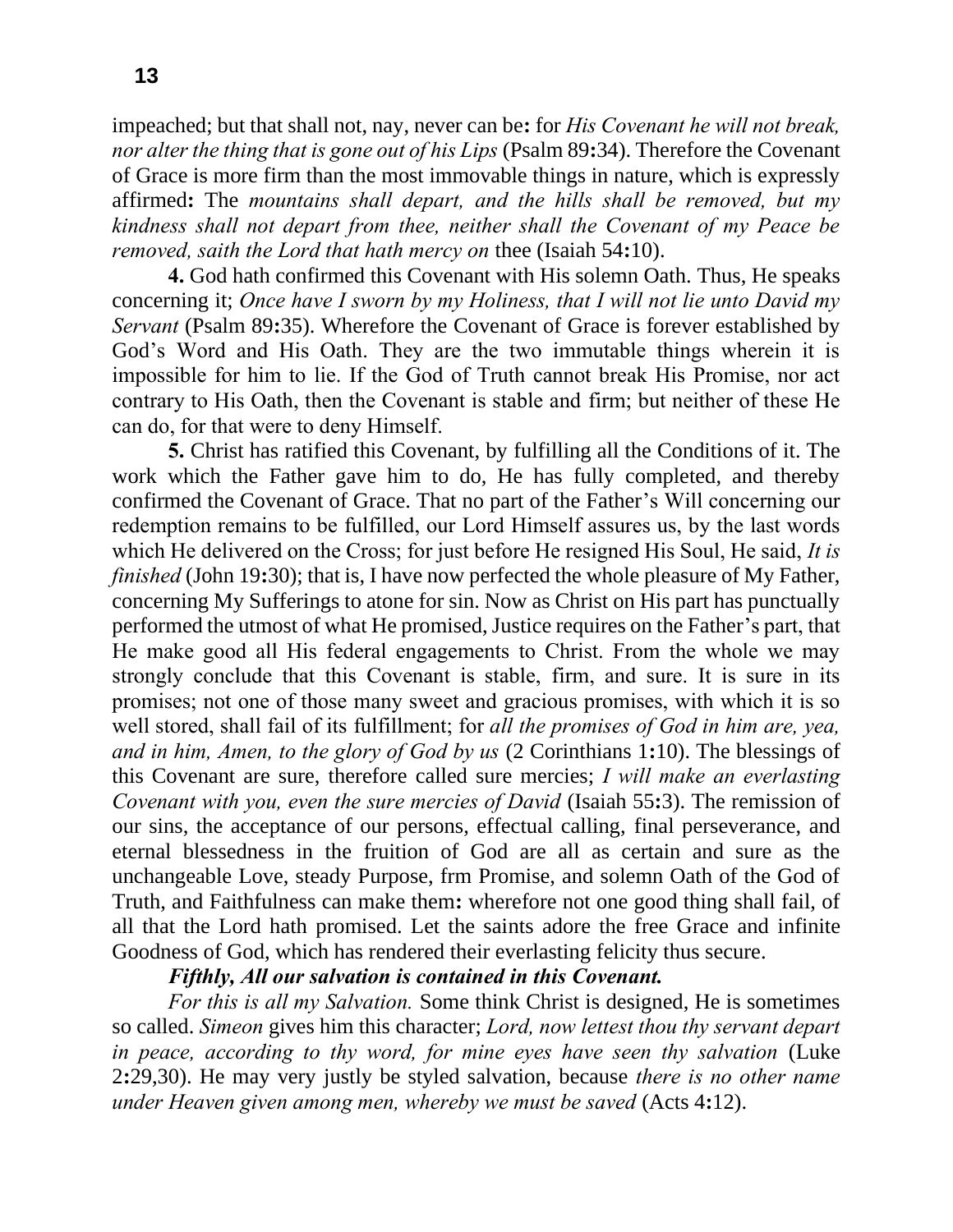The whole of our recovery and redemption was affected by him**:** He is our pardon, peace, justification, and sanctification; yea, our all, and in all. Besides, He is given to us, and all things with Him, in this everlasting Covenant. Salvation itself may be intended; all the various Parts of which were fixed and settled in this Covenant. Our acquittance and discharge from guilt was promised by God on the condition of Christ's suffering the demerit of our crimes. The acceptance of our persons was agreed to upon the terms of Christ's being made under and obeying the Law for us. Grace and glory were absolutely granted to us in this compact; every branch of our salvation comes within the compass of it. Wherefore it is a very dangerous mistake, that men may safely depend upon the uncovenanted Mercy of God for eternal happiness; because it is only through, by, and in the Covenant of Grace, that Divine Goodness is discovered to poor sinners. But I apprehend it is not necessary to enlarge here, having before observed what promises God made to Christ, concerning our Salvation, when this Covenant was entered into between Them.

## *Sixthly, The Covenant of Grace is equal to the largest Wishes, and most extensive Desires of the saints.*

*And all my desire,* says the *Psalmist* Some understand this of Christ, in Whom really there is everything which is excellent and desirable**:** hence He is called *the Desire of all Nations* (Haggai 2**:**7). Infinite Excellencies center in His Person, all Beauties and Perfections reside in Him, and everything that is necessary to our happiness dwells in Him, and flows from Him**:** the Amiableness of His Person, and the Fulness of His Grace, render Him the proper Object of the saints' highest love and pleasure. He indeed is all their delight. It may intend that ample and large provision which is made in the everlasting Covenant, for the supply, consolation, and future felicity of God's people. Under the influences of Grace, they ardently desire the extirpation of sin, and a perfect conformity to Christ; greater nearness to God, more clear and lasting prospects of His Love, and a fuller knowledge of the mysteries of Grace**:** they cannot but aspire after, yea, they vehemently long for an uninterrupted enjoyment of God; nor can anything less afford them a full and constant satisfaction.

All these things, and far more than we are able to express or conceive, are comprehended in that one promise of this Covenant.

*They shall be my People, and I will be their God* (Jeremiah 32**:**38).

Therefore, it may well be called all our desire, and all our delight.

*Lastly, The Covenant of Grace furnishes the saints with suitable Support and Consolation, under the most affective dispensations of Providence.*

*Although He make it not to grow,* Some think the Messiah is intended in these words, and take this to be the sense; though the promised Branch of *Jesse and David*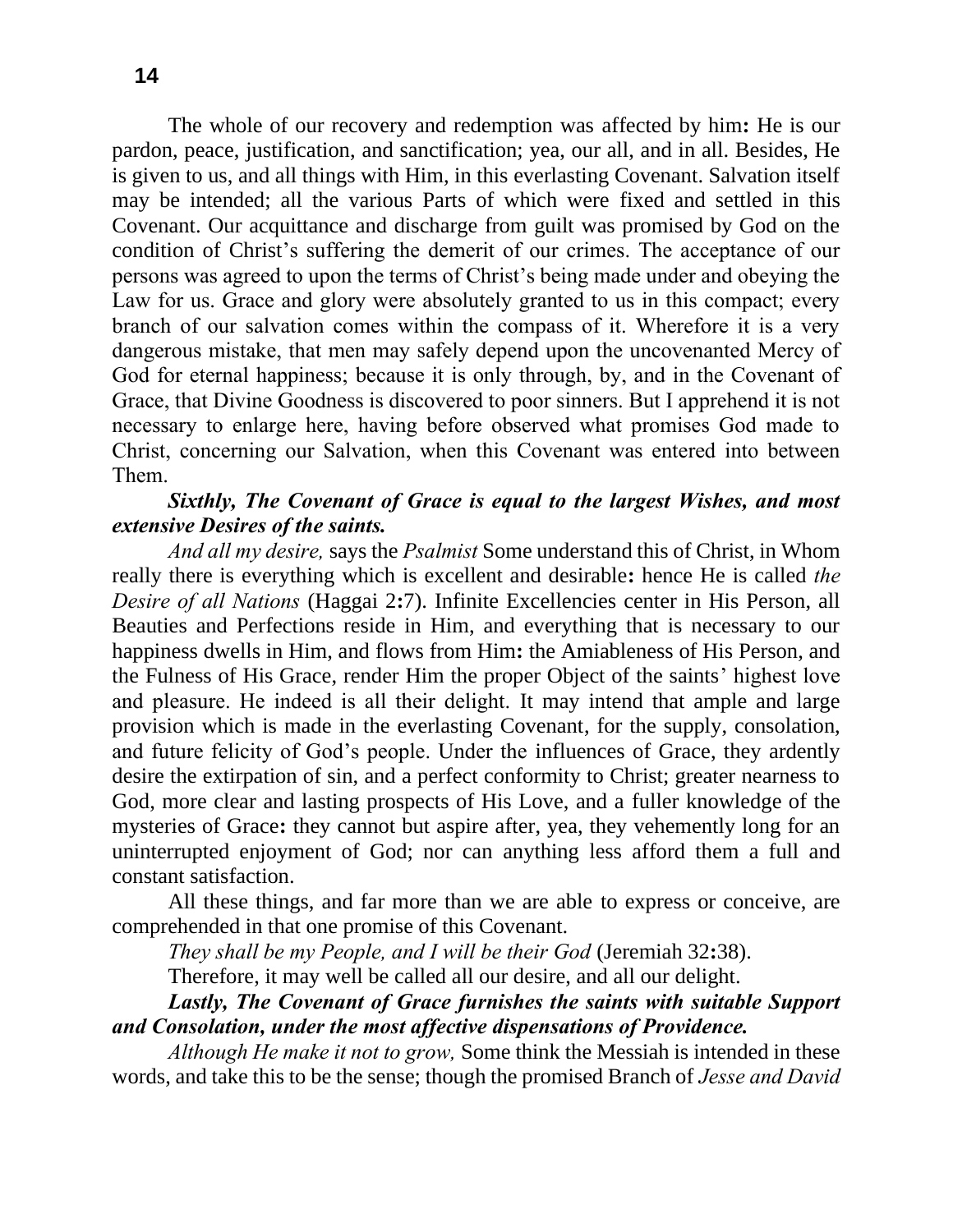doth not as yet appear, or is not come, yet He is all my salvation, and all my desire; and He certainly will bud, grow, and flourish in the time appointed in this Covenant.

Others thus; Christ, Who is all my salvation, and all my desire, shall not grow as the tender grass of the field, which soon fades, decays, and withers, but He shall always reign and govern. There be others who understand it of the disorders and irregularities of David's family, and of those afflictions that attended him in his royal station, under which the Covenant of Grace was His support and comfort.

That this Covenant is well suited to comfort the saints under pressing difficulties and trials, thus appears;

**1.** The Covenant of Grace has severed them from all penal evil. No curse attends their afflictions, however great or heavy they may be; for it was agreed and settled by God and Christ in this compact, that the curse due to their offenses should be inflicted on their Surety**:** therefore *there is no condemnation to them that are in Christ Jesus* (Romans 8**:**1). There is not the least drop of wrathful anger, or vindictive displeasure poured into their cup.

**2.** They spring from Love, as we learn from these words; *As many as I love, I rebuke and chasten* (Revelation 3**:**19). In the Covenant of Grace a rod is laid up for the correction of Christ's seed; but from the nature of the Covenant, we must necessarily conclude, that everlasting Love provided it, and that infnite Compassion only uses it.

**3.** All afflictions, under the influence of this Covenant, serve the true interest of their souls. The apostle affirms, *That all things work together for good to those that love God, and are the called according to his purpose* (Romans 8**:**28). They are brought nearer to God, are weaned from the things of this world, and their graces, faith, hope, and patience, are exercised by the tribulations which attend them (Romans 5**:**4,5).

**4.** The Covenant of Grace secures their deliverance out of all afflictions. *In this world they shall have tribulation* (John 16**:**33)**:** but to this world, blessed by God, it is limited; for none will invade them in the next. A period will be fixed to their lives and their griefs at the same time. When we say that a believer is dead, we pronounce him so from all sin and sorrow. These things being thus, it may well be allowed that the Covenant of Grace administers suitable comforts under distresses. An instance of which we have in the person, whose decease occasioned this discourse. Many things might be mentioned concerning her, worthy of our imitation; but I shall not enlarge on her character**:** her manner of life was well known to many of you.

This I think may be said of her, without any suspicion of flattery to her honorable memory, that the Grace of God, which bringeth salvation, and has appeared to all men, taught her to deny ungodliness and worldly lusts, to live soberly, and righteously, and godly in this present world. Her afflictions were many, which